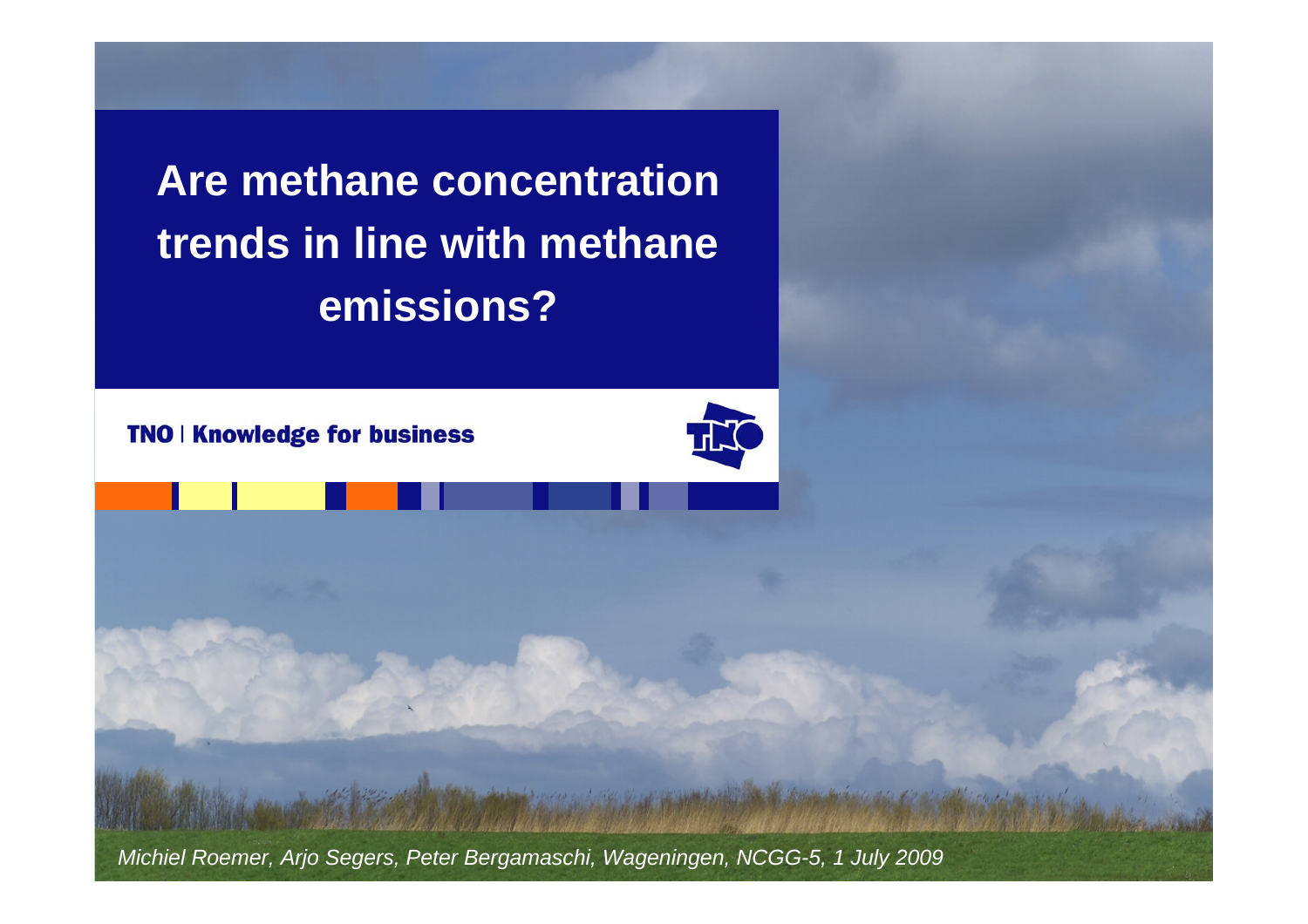

Wageningen, NCGG-5, 1 July 2009

2

Methane emissions in many European countries and in the US are reported to have decreased considerably since the 1990s.

Do we see a signal of emission reduction in the time series of observations?

Sanderdo yaras and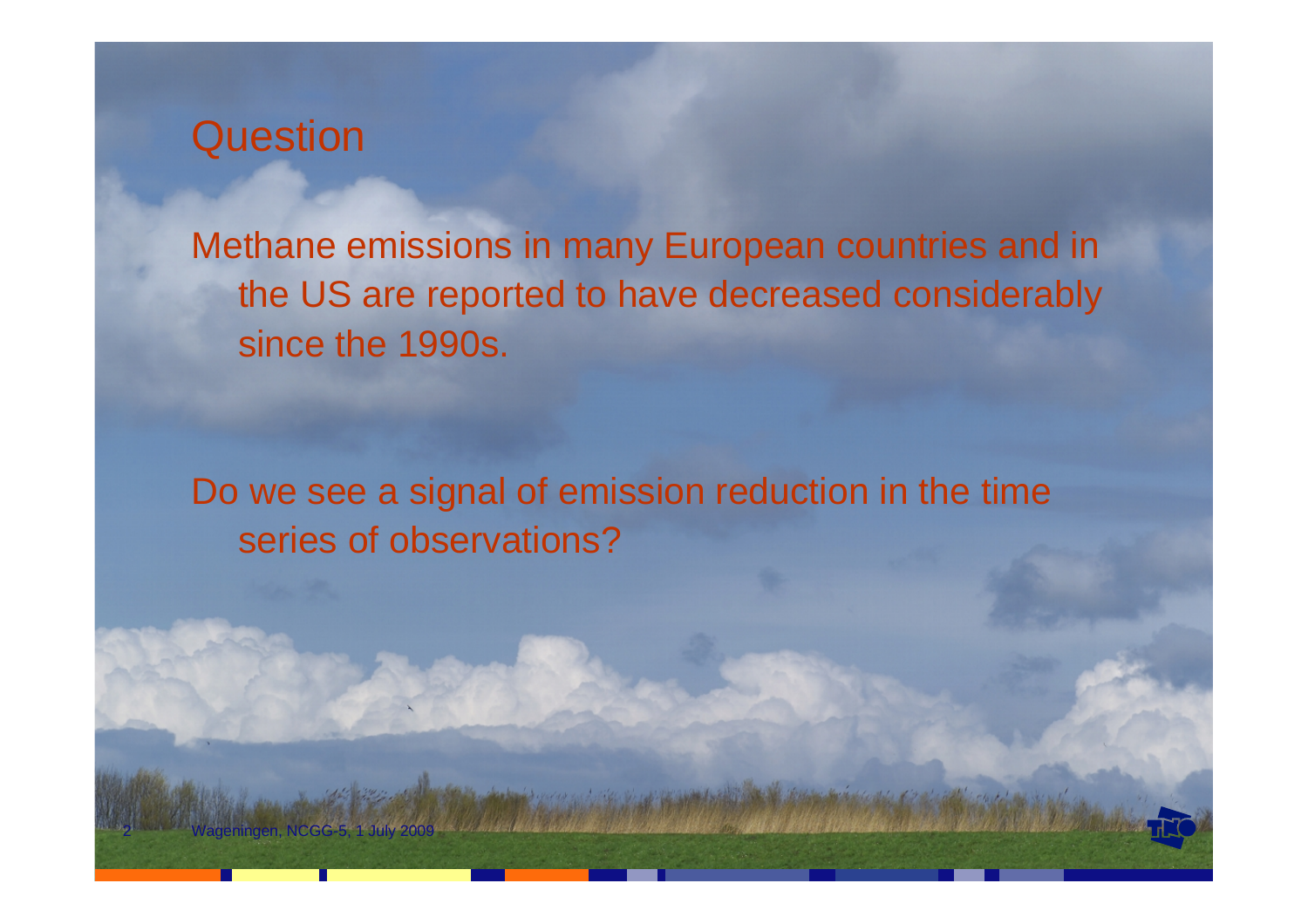# **Objective**

Wageningen, NCGG-5, 1 July 2009

- 1. To split the time series of observations into global, regional and local contributions.
- 2. To perform a trend analysis on the filtered time series, taking into account meteorological fluctuations.
- 3. The resulting trends in the filtered (regional ) observations should be indicative of changes in regional emissions.

Sandanier Garden

 To compare trends in the observations with reported national emission trends.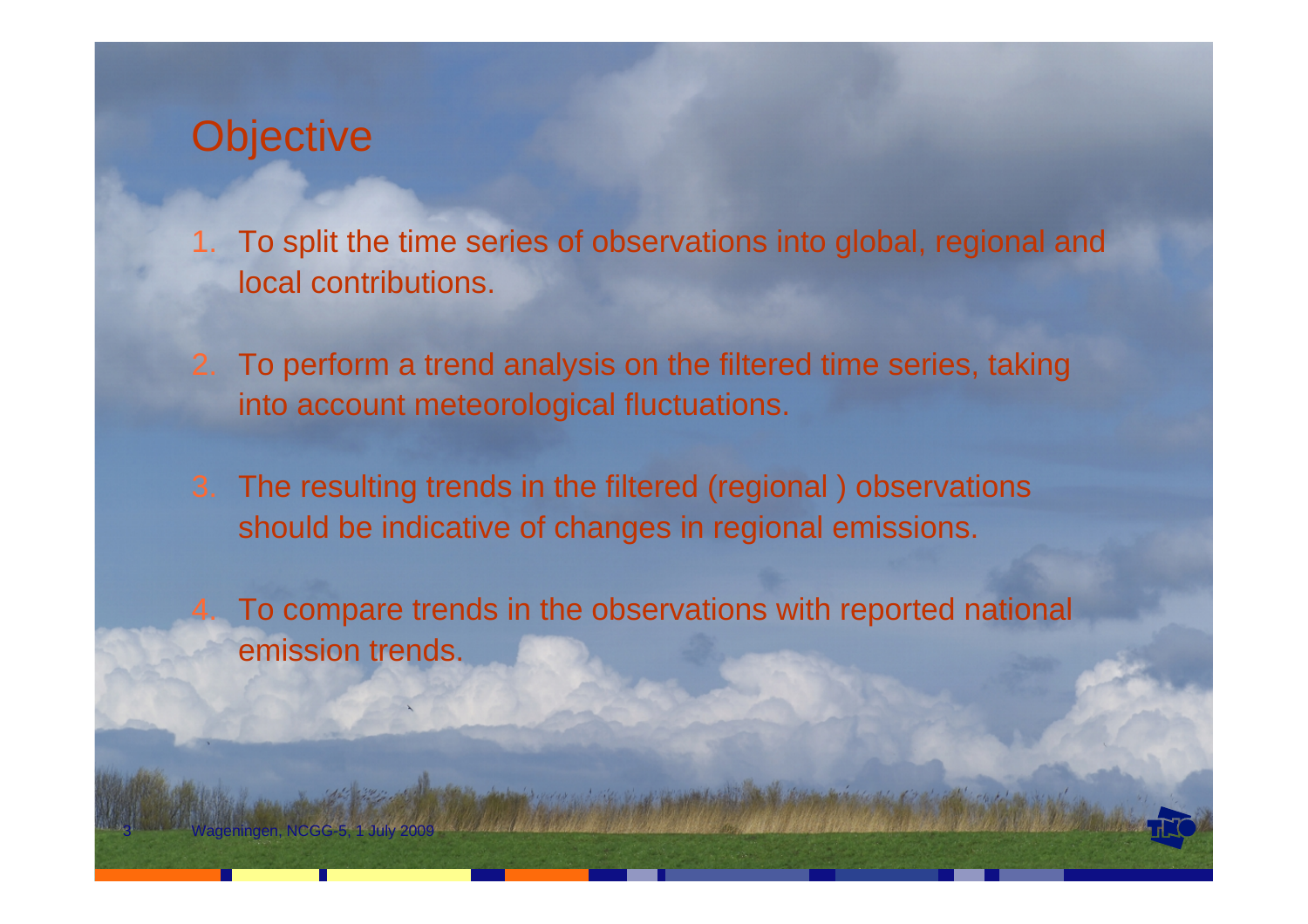

Wageningen, NCGG-5, 1 July 2009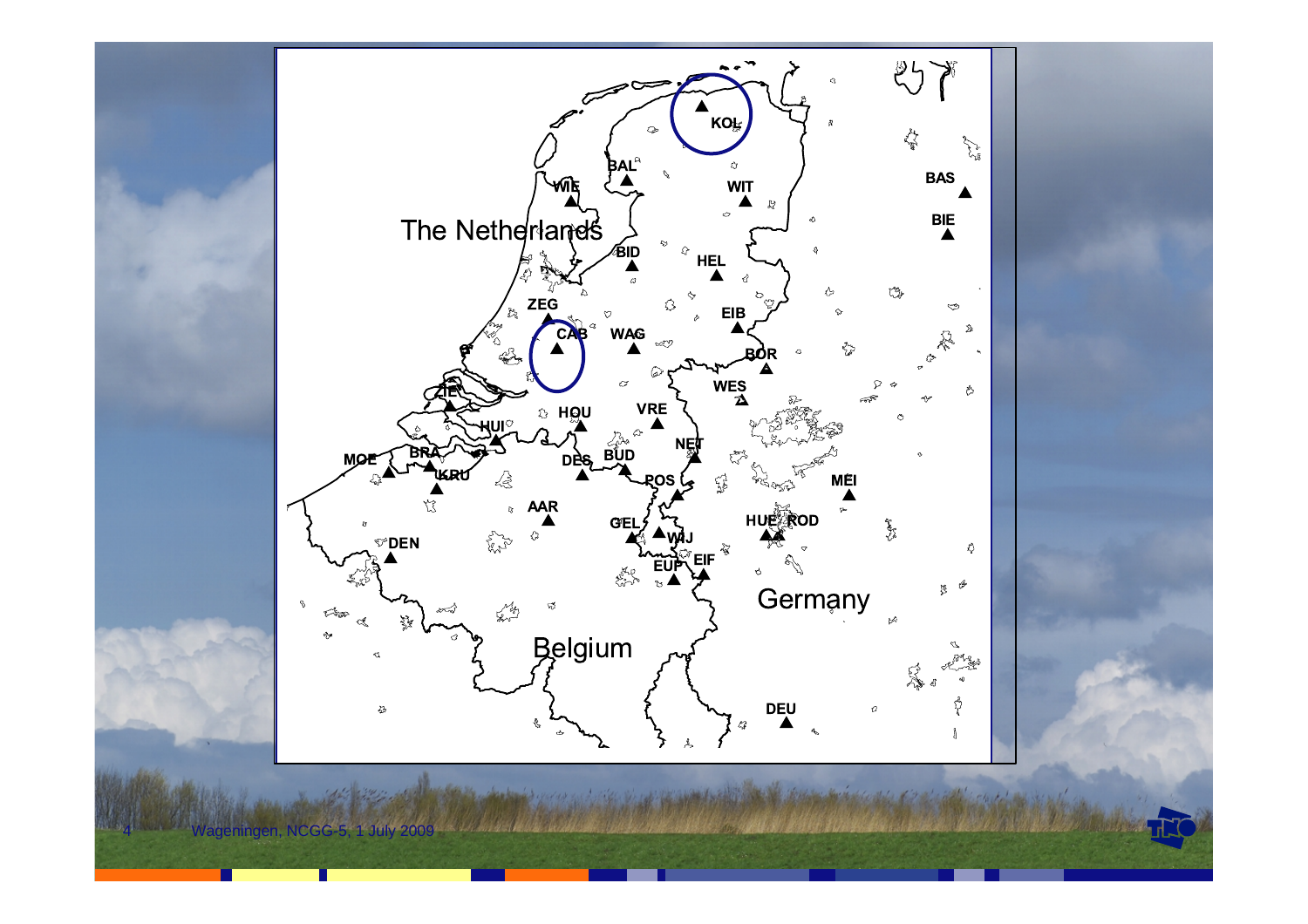# A few characteristics of Kollumerwaard

• Background values (NW winds) ~ 1800 ppb

Wageningen, NCGG-5, 1 July 2009

• Contribution from European sources ~100-200 ppb

Statistics of the model the West

Sank about the State and Content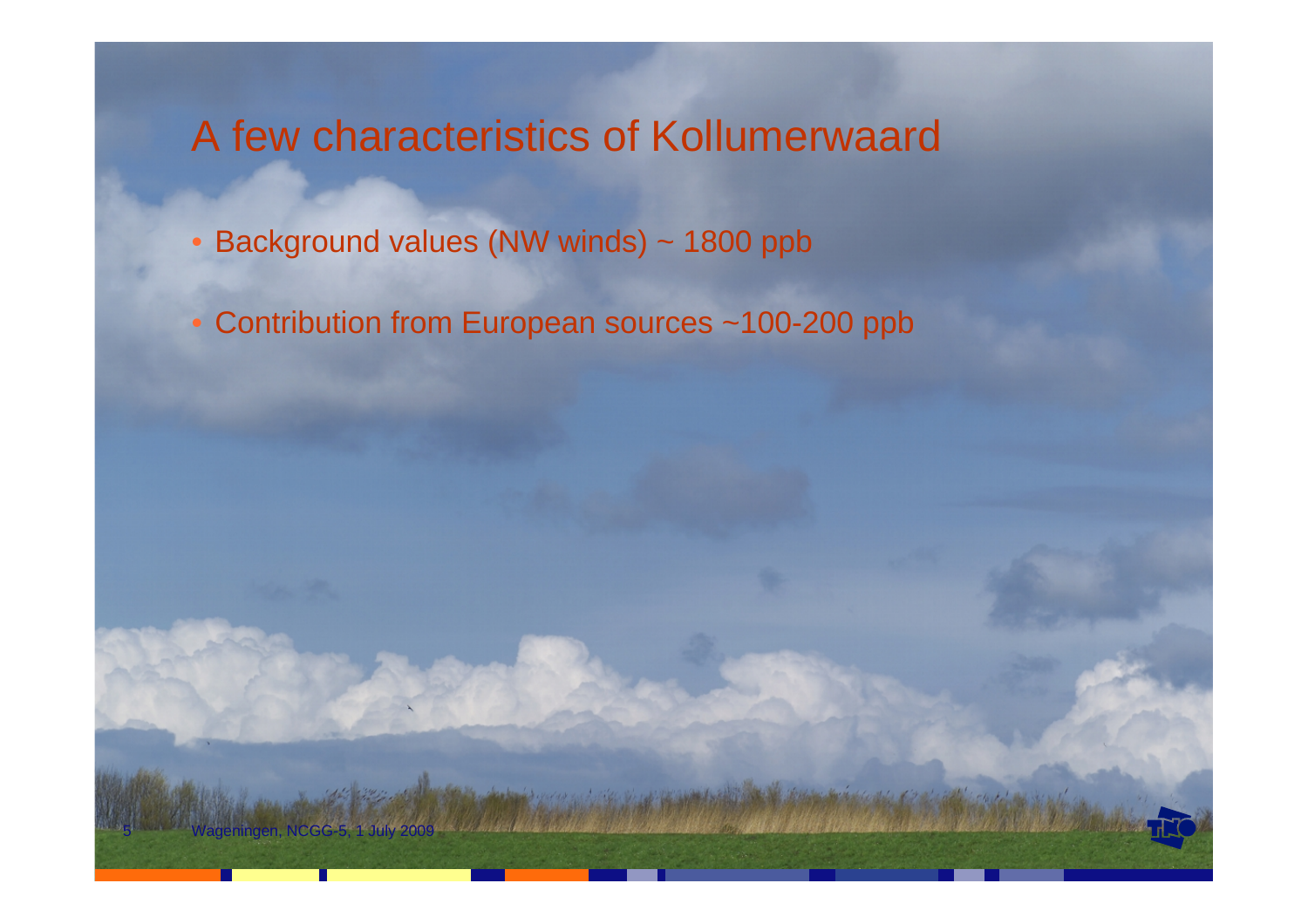

### UBA-TNO emissies CH4 (ton/j), 2005

GrADS: COLA/IGES

 $6$  Wageningen, NCCG-5, 1 July 2009

2008-09-18-17:47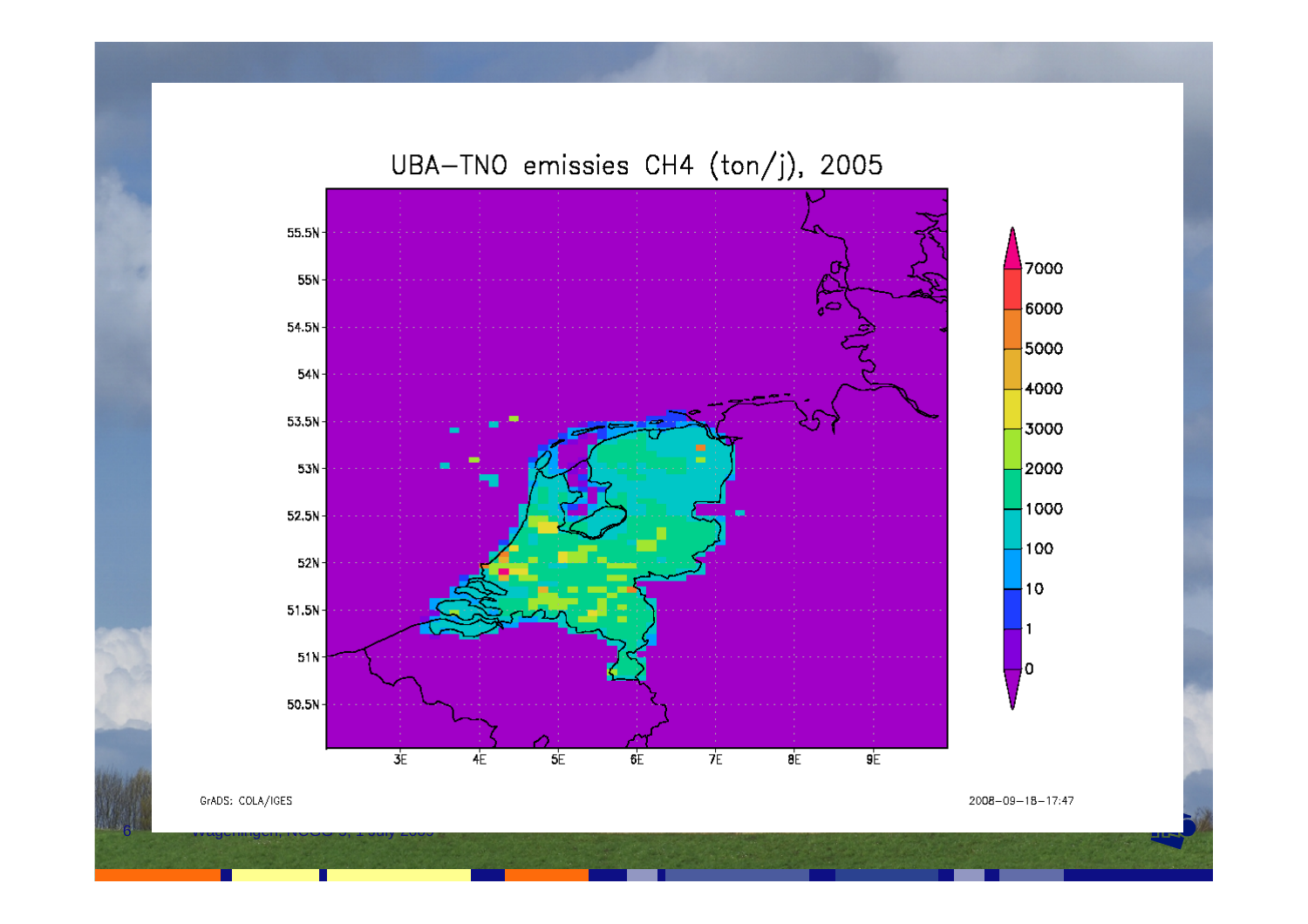# Approach

Wageningen, NCGG-5, 1 July 2009

7

- 1. Model simulations with:
	- 1. TM5 (assimilation mode) for global scale,
	- 2. LOTOS-EUROS for European scale
	- 3. Plume model for local scale (30-60 km)
- 2. Compare with observations and identify contributions from:
	- 1. Background,
	- 2. A few nearby countries,
	- 3. Rest of Europe
	- 4. Grid cells (30-60 km) at and near measurement sites
- 3. Identify in the time series (modelled and measured) features that are characteristic of global and local contributions
- 4. Apply criteria for global and local contributions to time series of observations to separate local and global from regional contributions

<u> 1966 - Andrés versenskrifte verskriften i skriften i Statenberg og det staten for de</u>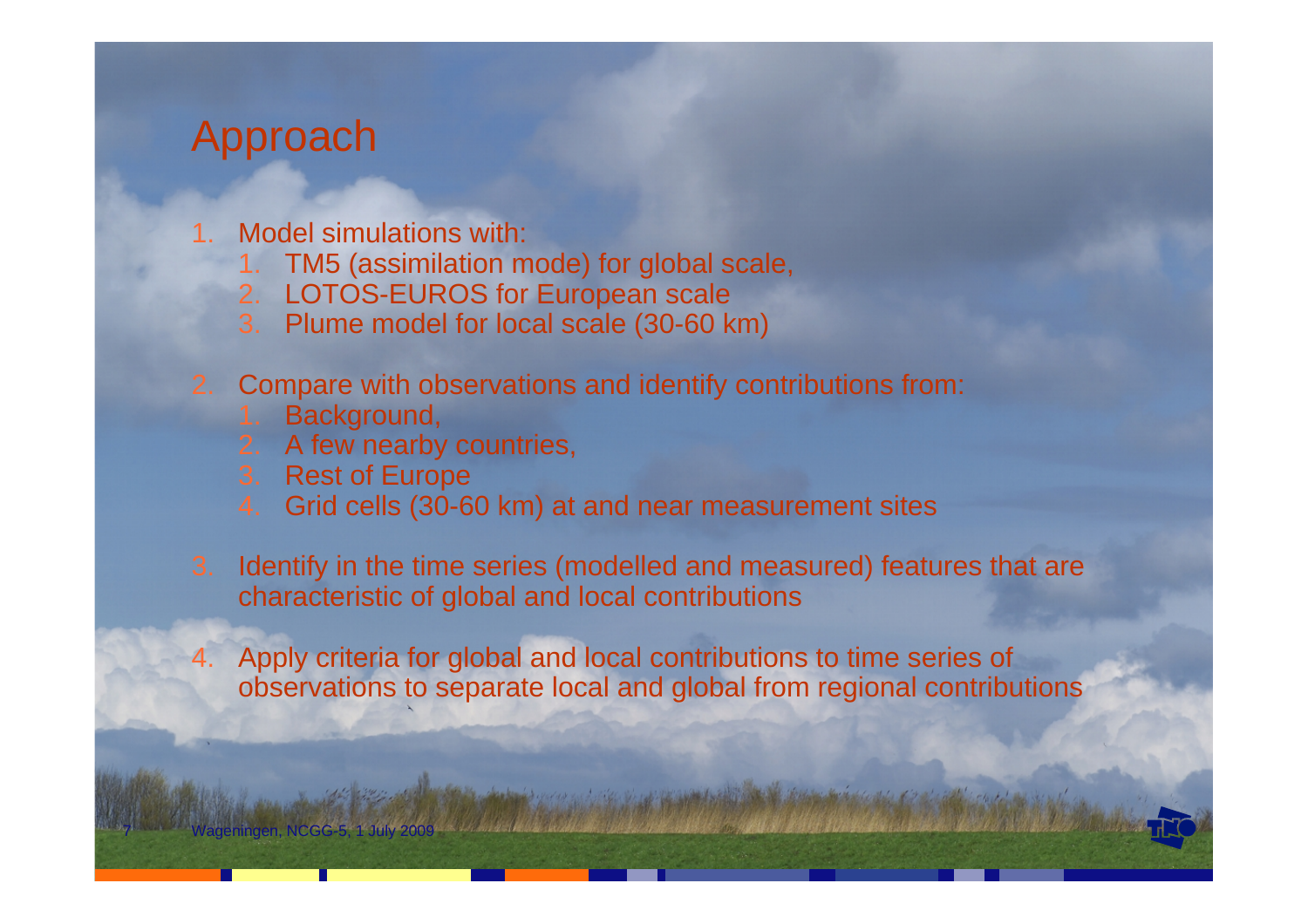### **Models**

Wageningen, NCGG-5, 1 July 2009

• TM5 (assimilation mode) results available, and to provide boundary conditions to LOTOS-EUROS model

• LOTOS-EUROS model: European scale, 0-2/3 km, 0.25lat\*0.50lon resolution

Antario germana del ignis

• A Gaussian plume model (Nieuw Nationaal Model) using same emissions as LOTOS-EUROS in corresponding grids

• In LOTOS-EUROS CH4 contributions from boundaries, from a few countries, and from grid cells near Kollumerwaard and Cabauw were marke

The Same include the said state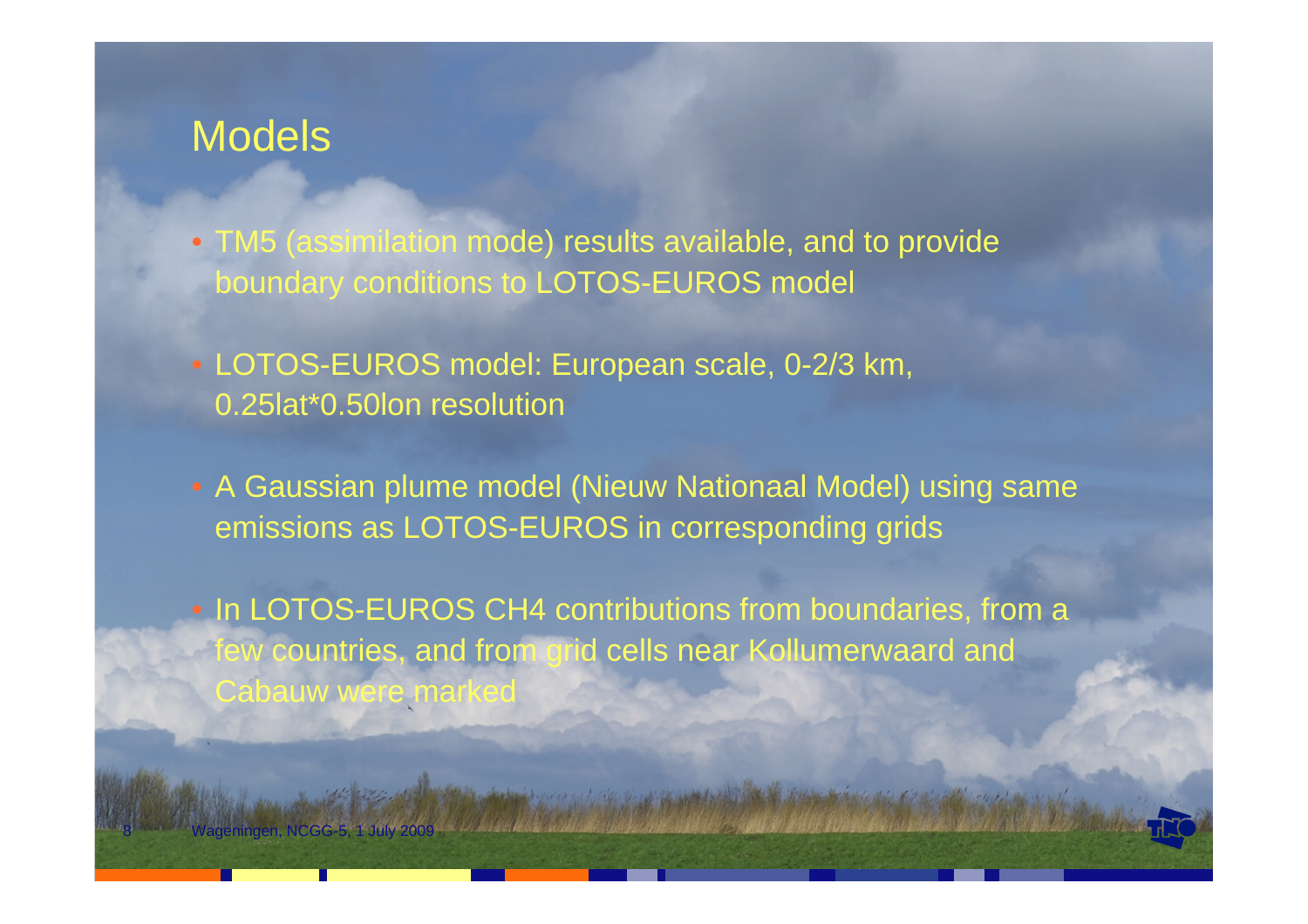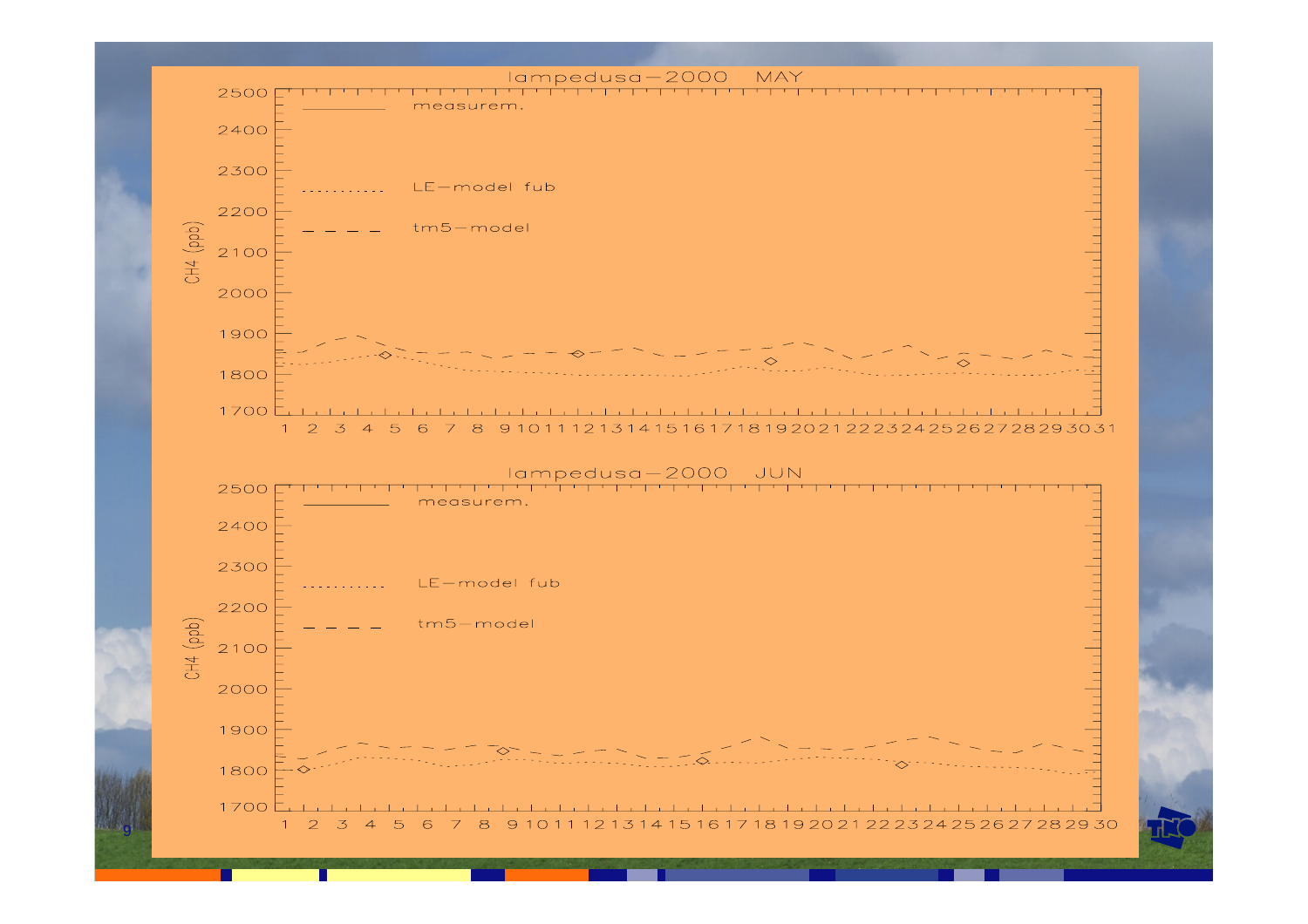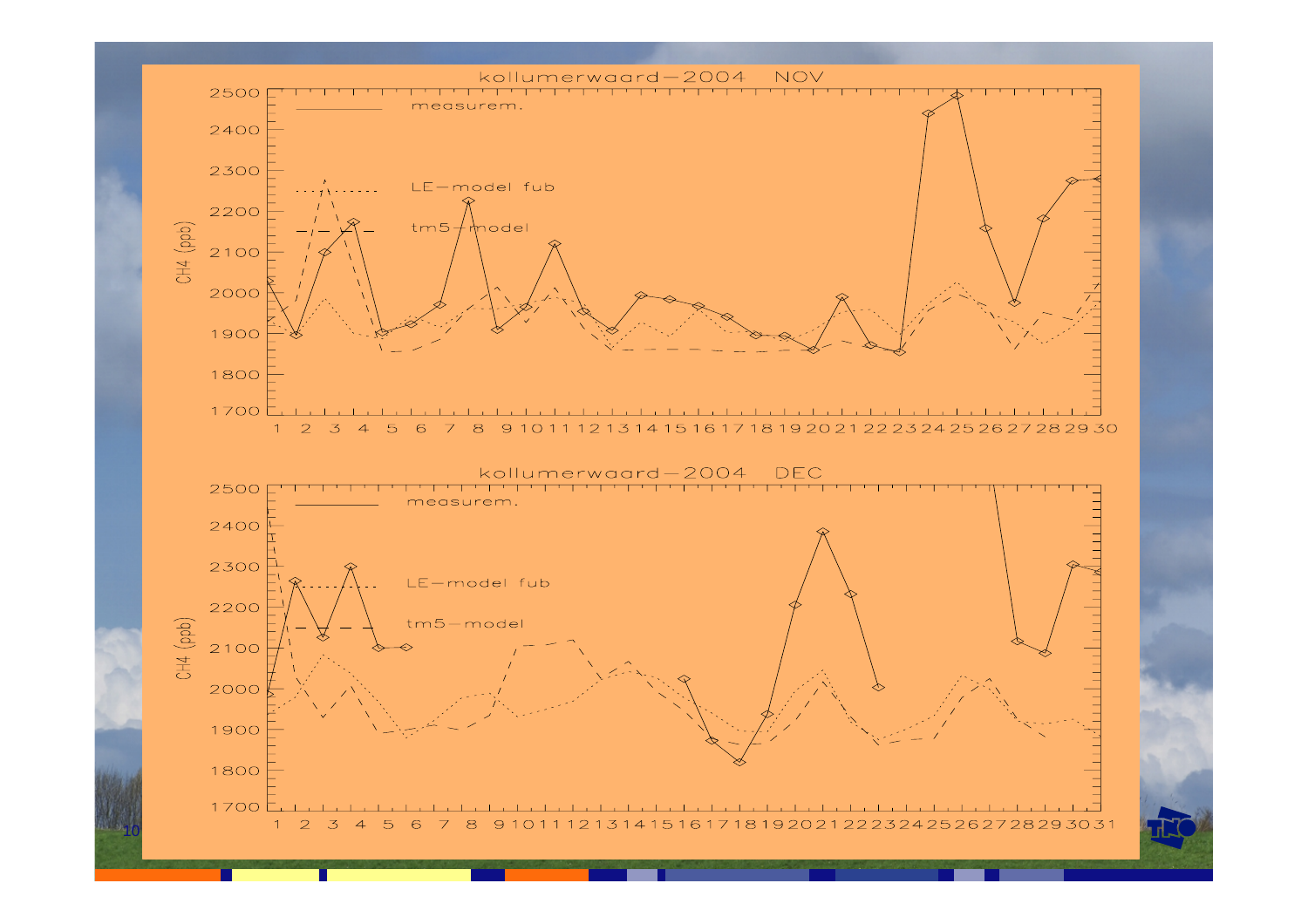# **Background**

• Modelled background value at Kollumerwaard:~1830 ppb

• (contribution of TM5 boundary conditions)

#### • Measurements (2000):

- Lowest values: 1780-1800 ppb
- 01-percentile: 1840 ppb
- 10-percentile: 1880 ppb

Wageningen, NCGG-5, 1 July 2009

11

**STAR CHANGE OF A REAL PART** 

- 25-percentile: 1920 ppb
- 

• 01-percentile (on a monthly basis) of observations seems good indicator of background conditions

• Substract 01-percentile (monthly) from data to obtain European contributions (regional+local)

New Barristown Charles Collection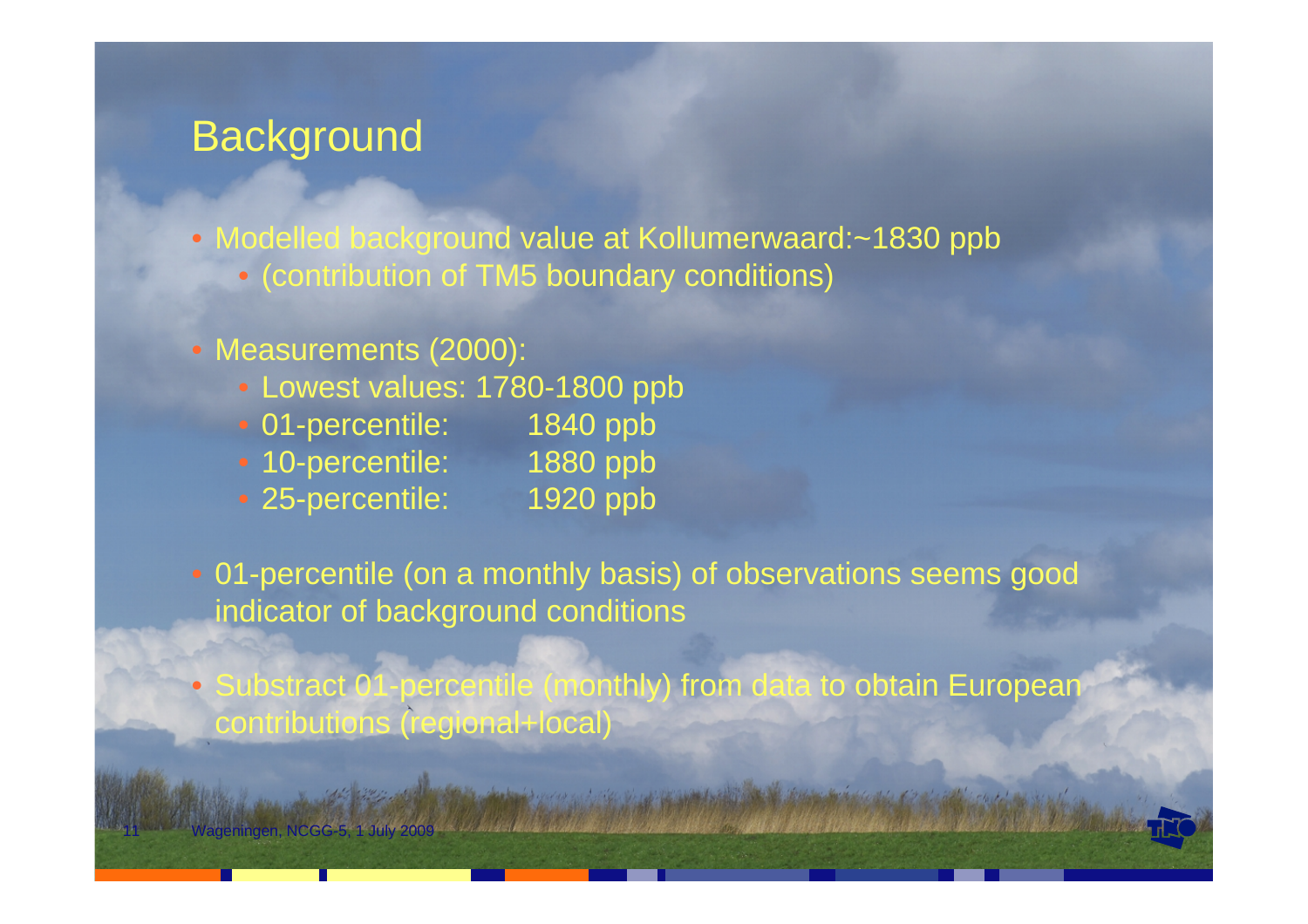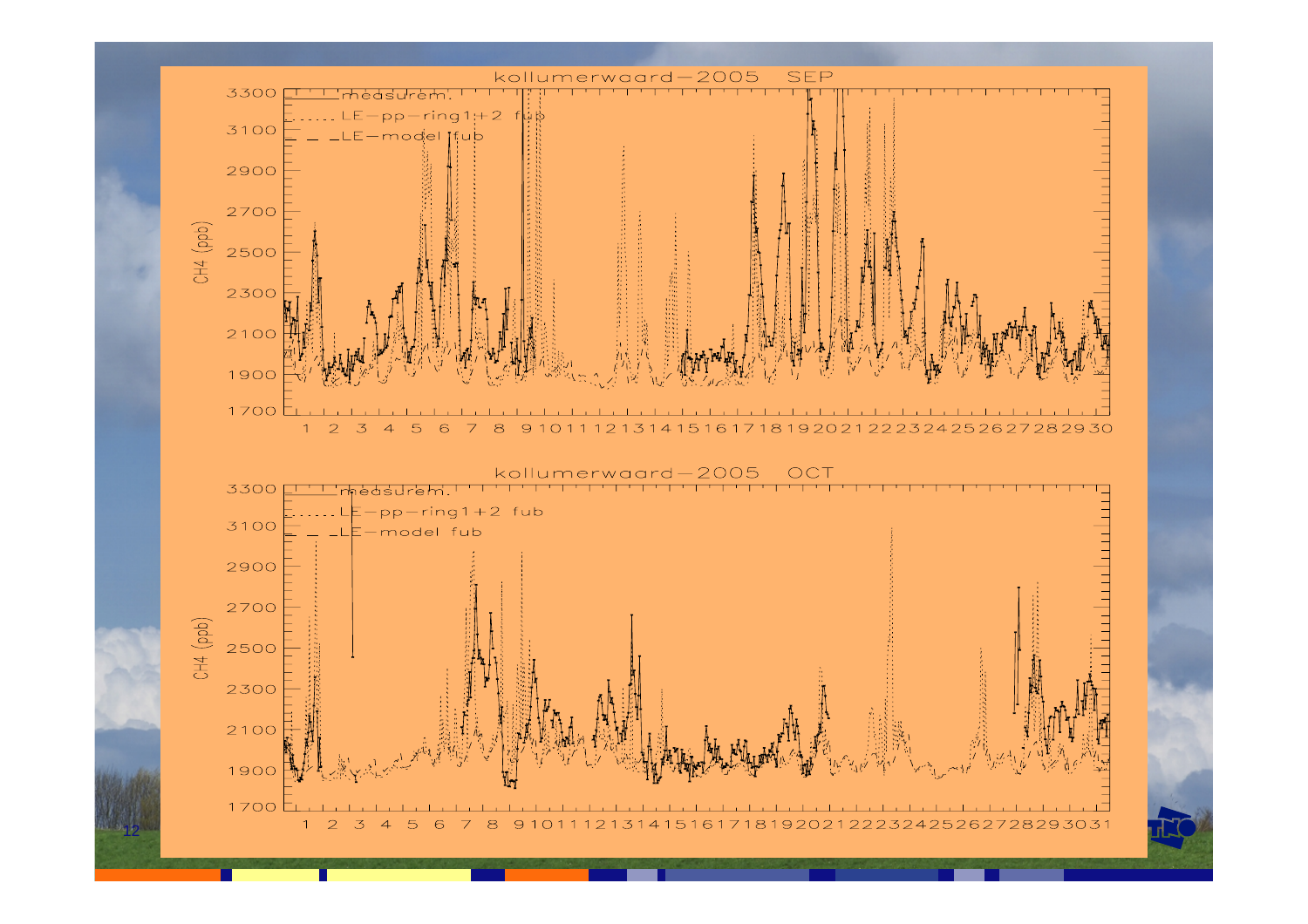# Conclusions (1)

13

Wageningen, NCGG-5, 1 July 2009

• TM5 and TM5/LOTOS-EUROS perform quite well compared to observations in rural areas

- TM5 and TM5/LOTOS-EUROS have a problem in simulating peak values of CH4 in areas with strong sources
- Adding of a plume model for the local scale improves peak simulation a lot, although timing of peak is not always correct
- Use characteristics in modelled time series to identify local contributions

Sankanich groten zu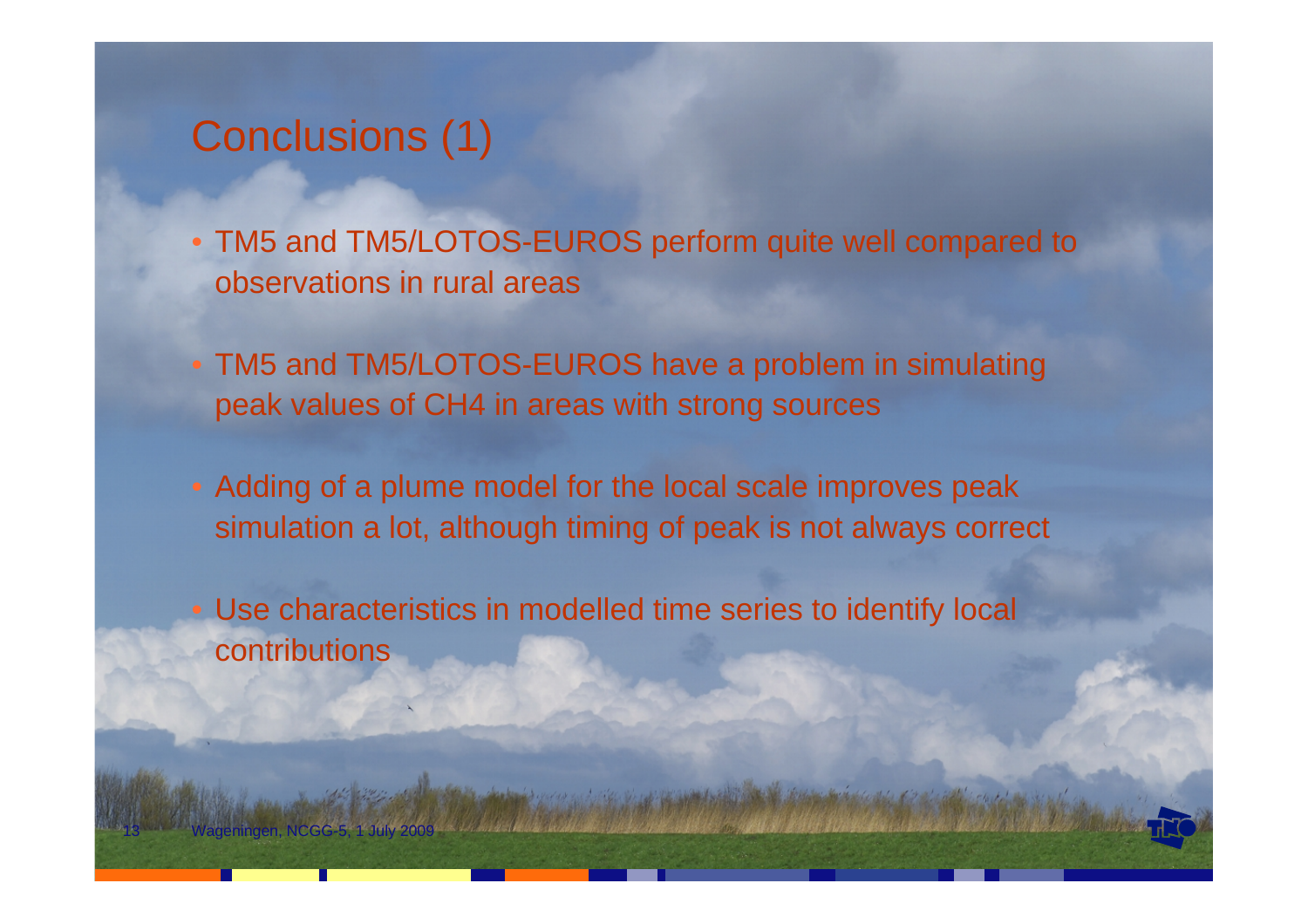# Country contributions at Kollumerwaard

almédyere medikatik

2 min 68 file of out

| • Netherlands:    | 37% |
|-------------------|-----|
| • Germany:        | 35% |
| · Belgium:        | 5%  |
| • France:         | 5%  |
| $\bullet$ UK:     | 13% |
| • Rest of Europe: | 5%  |

14

Wageningen, NCGG-5, 1 July 2009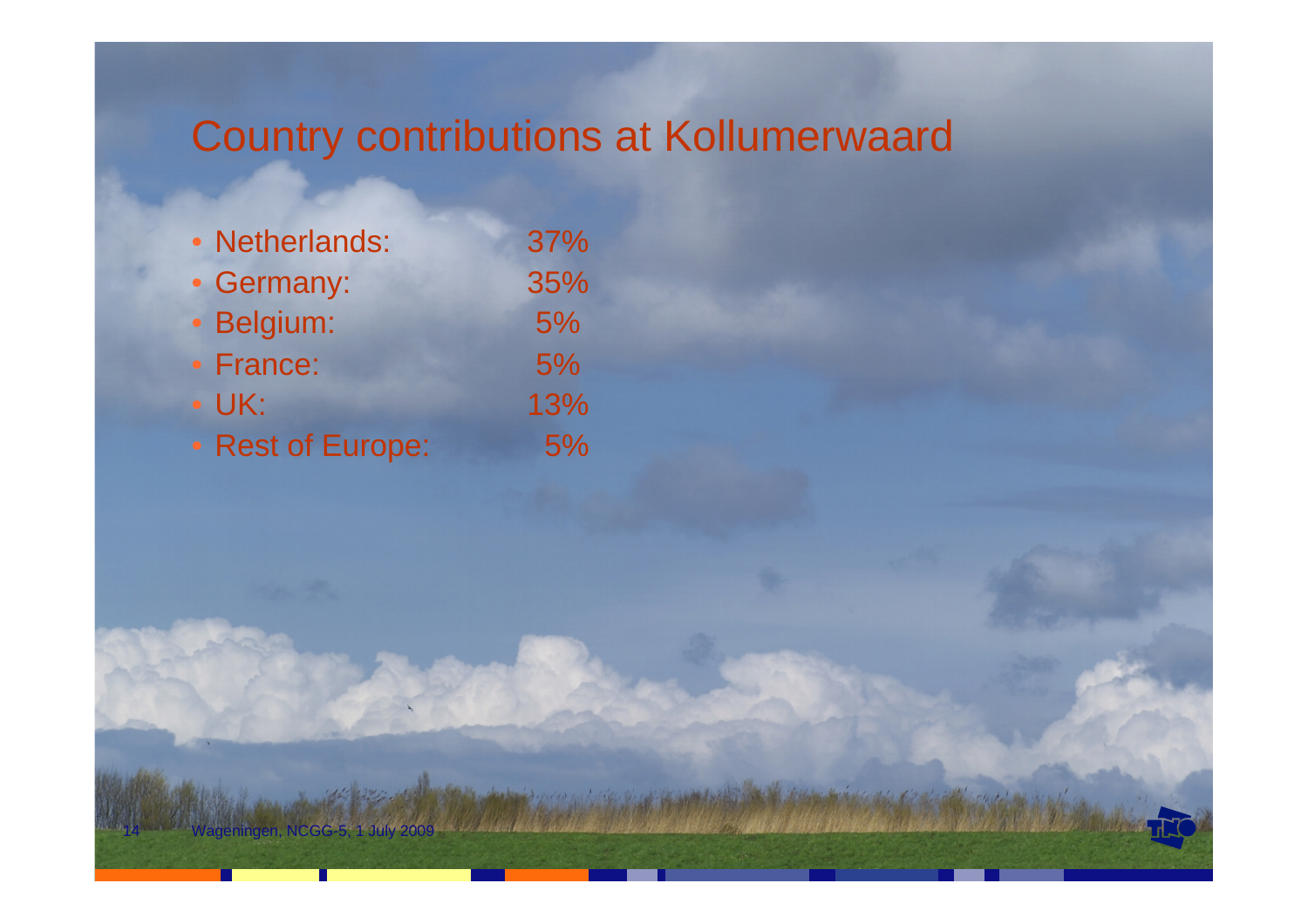### Characteristics of local contribution in polluted areas

- Contributions from regional sources never exceed certain levels,O(500-800 ppb). If more, then contribution is from nearby sources
- Contributions from regional sources manifest themselves usually by gradual changes (dc/dt: low)
- Contributions from local sources can manifest themselves by rapid changes (dc/dt: occasionally high)

15

Wageningen, NCGG-5, 1 July 2009

 From the model simulations criteria emerge (level of contribution, dc/dt) to detect local contributions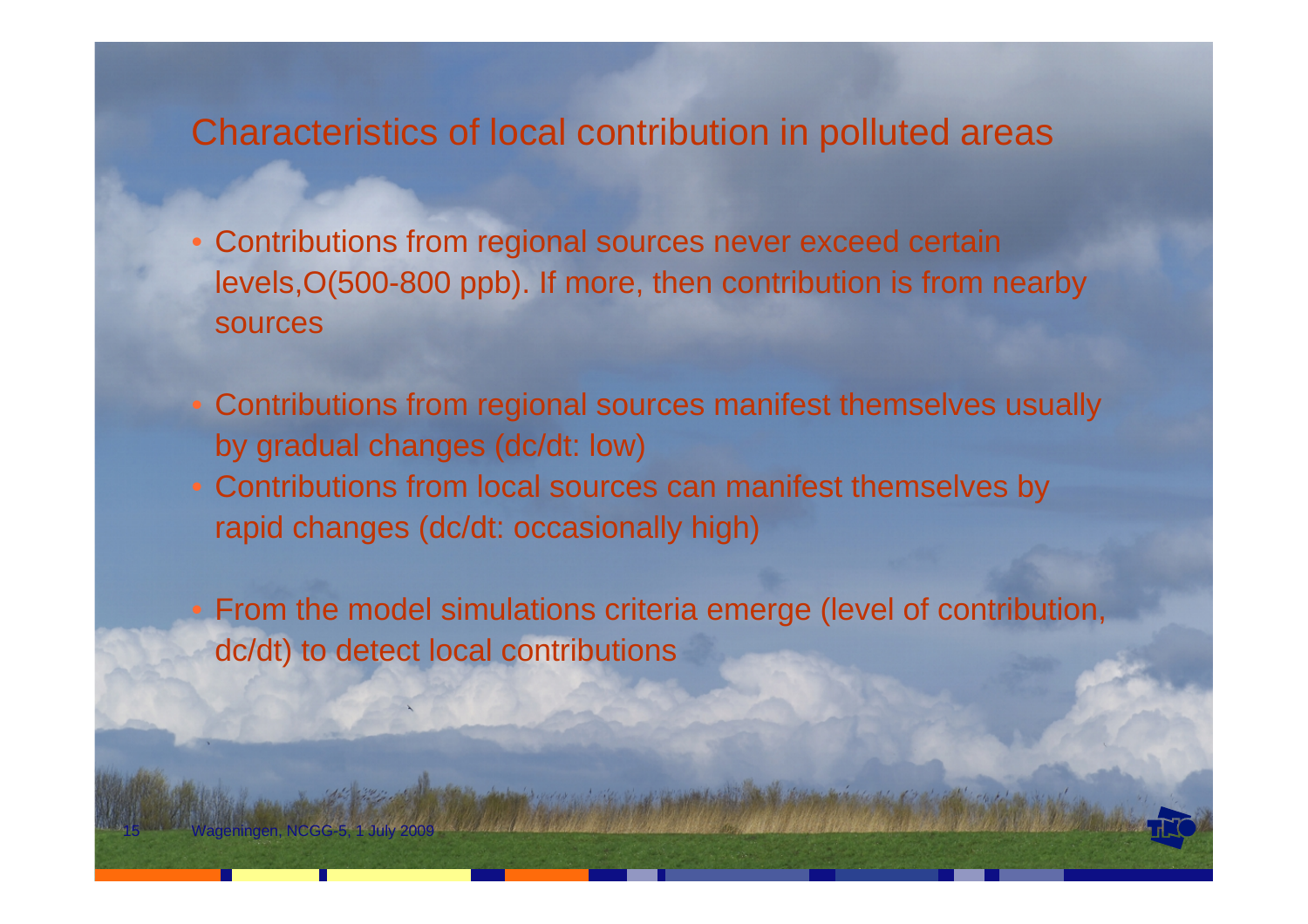# Dc/dt

|                                   | 1/c*Dc/dt (min)<br>(h) | 1/c*Dc/dt (max)<br>(/h) | $1/c$ *Dc/dt<br>(avg(abs))<br>(/h) |
|-----------------------------------|------------------------|-------------------------|------------------------------------|
| <b>Modelled</b><br>background     | $-0.0$                 | 0.0                     | 0.0003                             |
| <b>Modelled regional</b>          | $-2.4$                 | 0.8                     | 0.1                                |
| <b>Modelled plume</b>             | $-14.1$                | 13.9                    | 0.6                                |
| <b>Modelled</b><br>regional+plume | $-9.3$                 | 9.0                     | 0.4                                |
| Measurements-<br>p01P             | $-3.3$                 | 5.9                     | 2.0                                |

ringen freightight **Balling Corporation** 

eningen, NCGG-5, 1 July 2009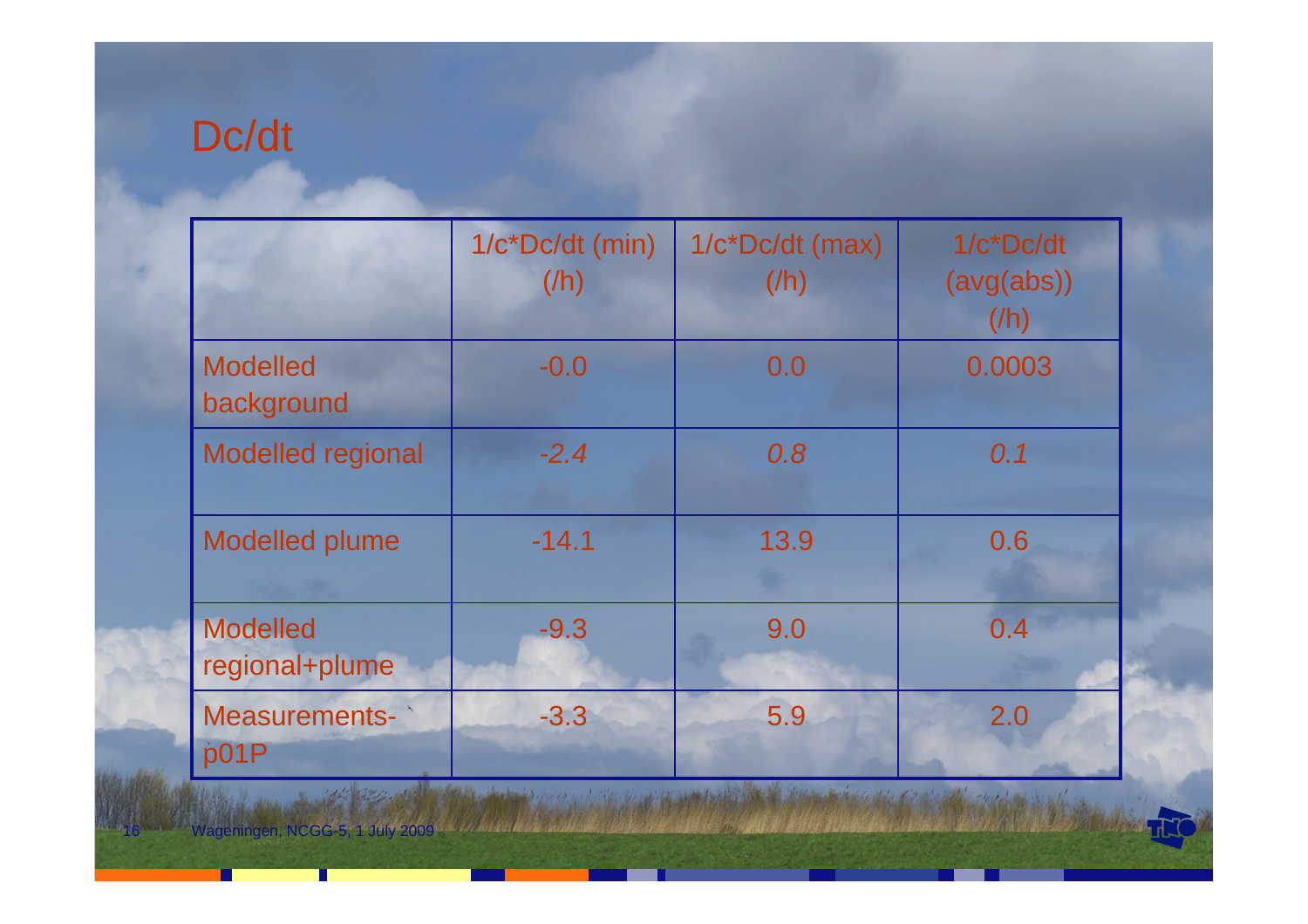# Criteria Kollumerwaard

17

Wageningen, NCGG-5, 1 July 2009

- Contributions above 800 ppb: local
- Data points with 1/c\*dc/dt > 2.4/h considered as local

Antonio verso su dovisionio

Apply this to observations – 01 percentile:  $\rightarrow$  regional and local time series

princede probablication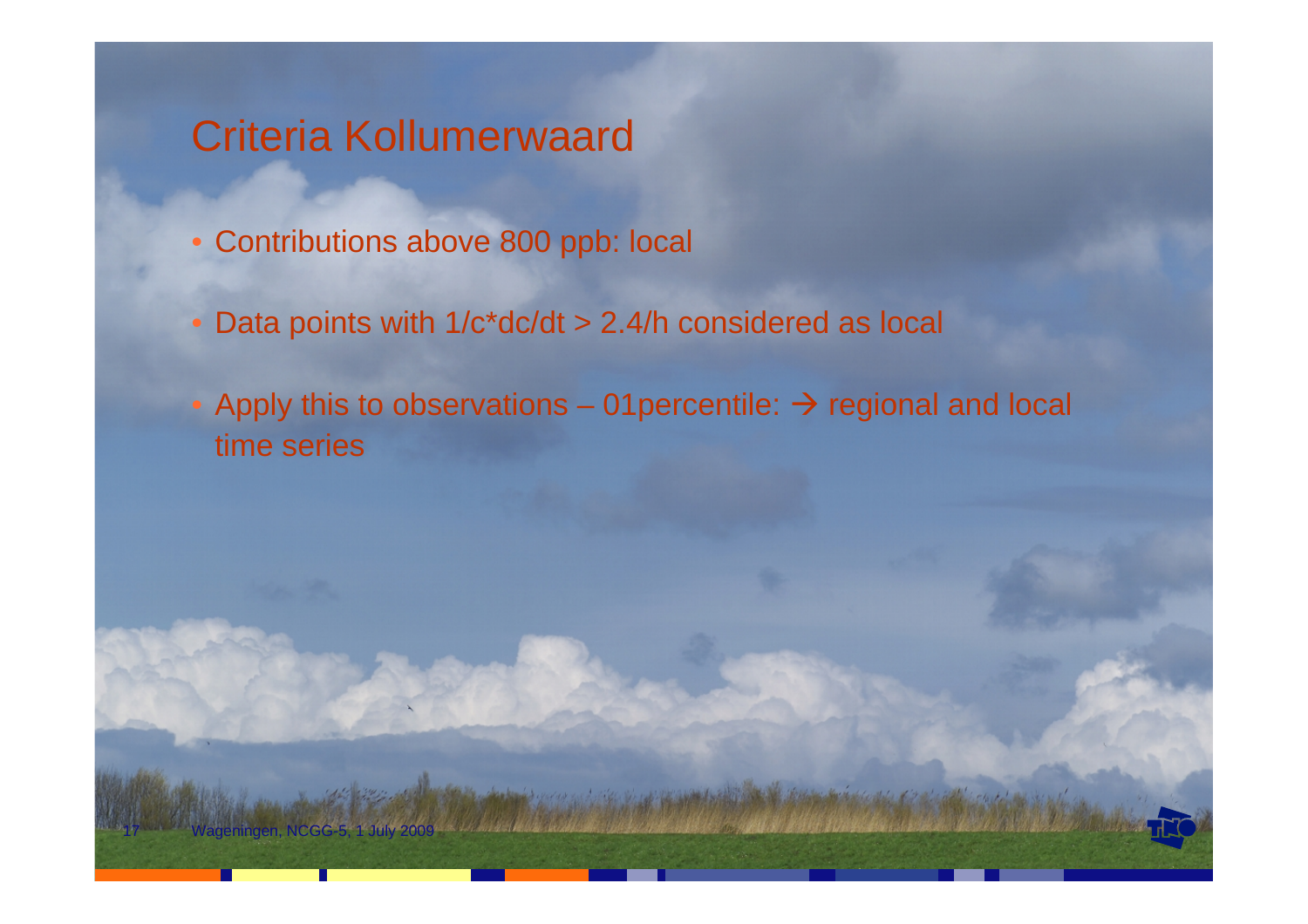# Trends 1992-2000

- Background (p01-percentile): 4-5 ppb/yr
- Regional: application of regression model with variables such as:
	- Wind direction
	- 1/wind speed
	- Kzz (from the model)
	- Trend

Wageningen, NCGG-5, 1 July 2009

18

• Result: regional contribution has dropped at 3.5%/yr, equalling <sup>a</sup> reduction of 28% in 2000 compared to 1992.

**Silly School Committee School** 

marked the state of the state of the state of the state of the state of the state of the state of the state of the state of the state of the state of the state of the state of the state of the state of the state of the sta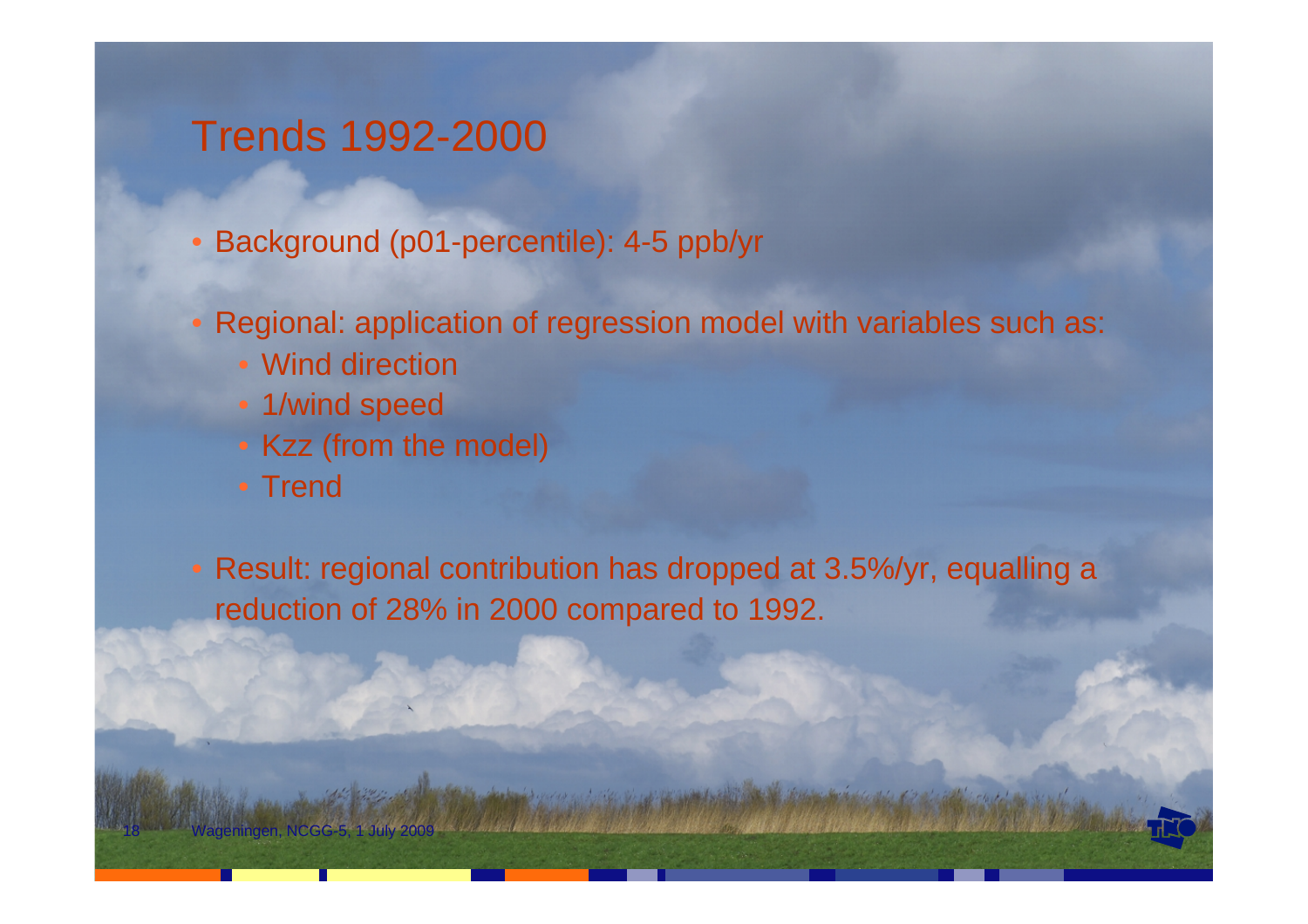# Emissions



#### **reported CH4 emissions**

**ROSE** en, NCGG-5, 1 July 2009